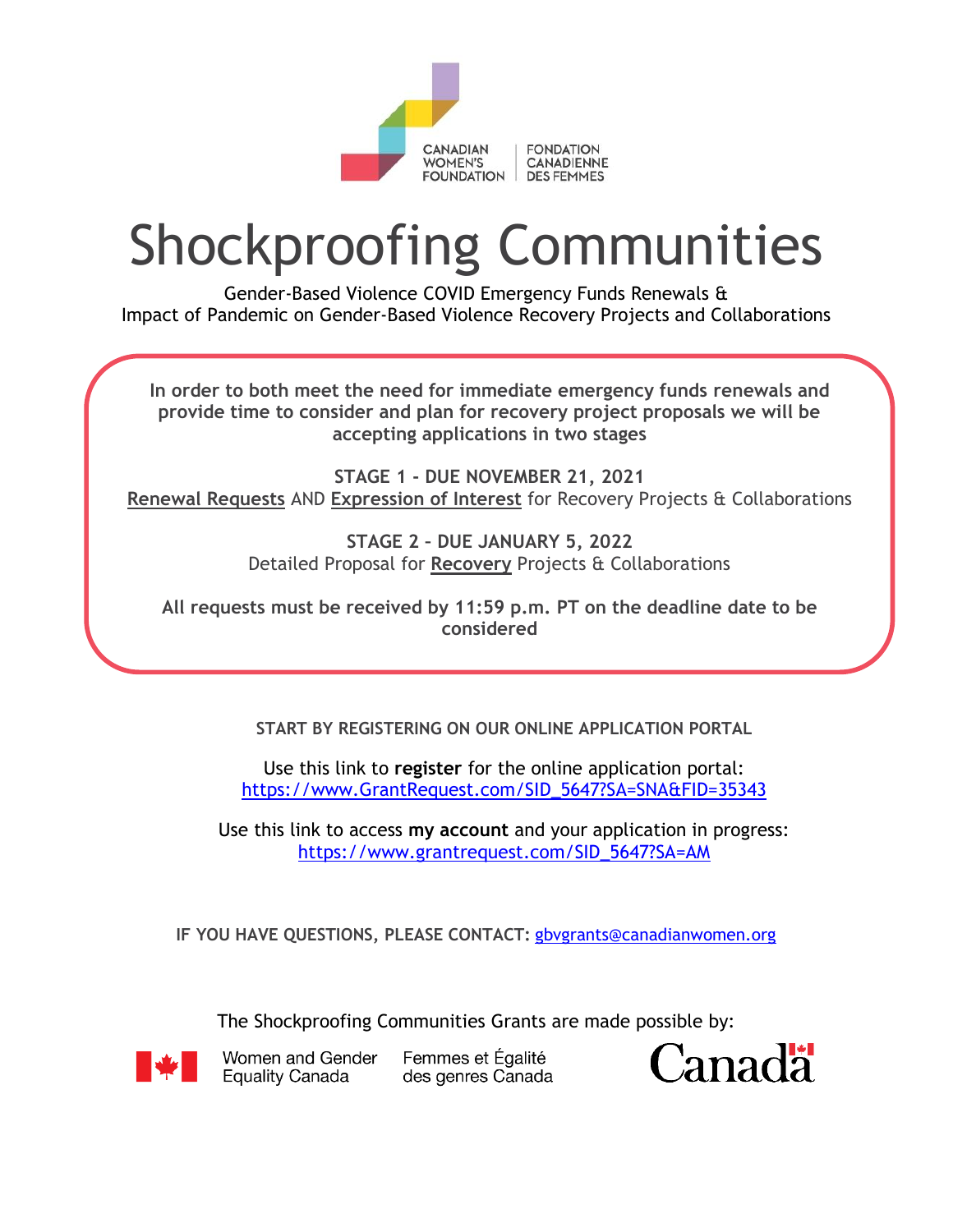

# **ABOUT THE CANADIAN WOMEN'S FOUNDATION**

The Canadian Women's Foundation is a national leader in the movement for gender equality in Canada. Through funding, research, advocacy, and knowledge sharing, the Foundation works to achieve systemic change that includes all women. By supporting community programs, the Foundation empowers women and girls to move themselves out of violence, out of poverty, and into confidence and leadership.

Launched in 1991 to address a critical need for philanthropy focused on women, the Canadian Women's Foundation is one of the largest women's foundations in the world. With the support of donors, the Foundation has raised more than \$100 million and funded over 2,000 programs across the country. These programs focus on addressing the root causes of the most critical issues and helping women and girls who face the greatest barriers.

The Canadian Women's Foundation aims to be inclusive of diverse people across gender and sexuality spectrums. We focus our efforts on supporting those who face the most barriers and have least access to relevant services. This includes people who identify as women, girls, trans, genderqueer, non-binary, and 2SLGBTQI+.

#### OUR APPROACH TO FUNDING

The Canadian Women's Foundation prioritizes inclusion and addressing barriers to access. Our vision of gender equality for all in our grantmaking is expressed in our prioritization of women, girls, Two-Spirit, trans, and non-binary peoples who face multiple challenges.

## **"Until all of us have made it, none of us have made it"**

*Rosemary Brown Founding Mother, Canadian Women's Foundation*

In recognition of the long histories and ongoing effects of colonization, racism, violence and exclusion, the Canadian Women's Foundation has increased our focus on the following communities:

- ✓ **First Nations, Métis, and Inuit** women, girls, Two-Spirit, trans, and non-binary peoples
- ✓ **Black** women, girls, Two-Spirit, trans, and non-binary peoples
- ✓ Women, girls, Two-Spirit, trans, and non-binary peoples **living with disabilities**
- $\checkmark$  Two-Spirit, lesbian, gay, bisexual, trans, queer, questioning, intersex, pansexual, androgynous, and asexual (**2SLGBTQI+**) peoples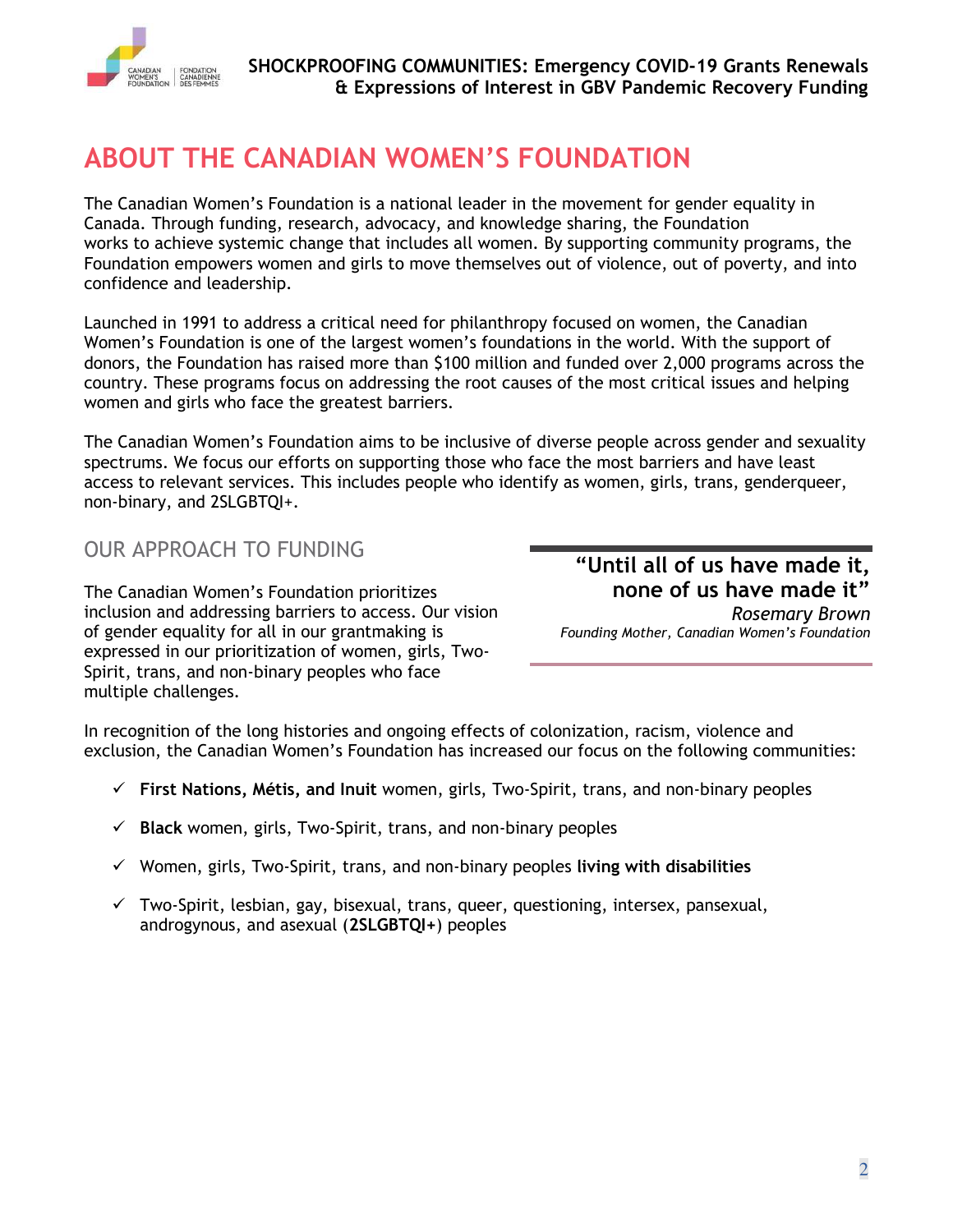

# **CRITERIA AND ELIGIBILITY**

The Canadian Women's Foundation has received funding from the Department for Women and Gender Equality to support women's organizations and other organizations offering significant gender-based violence supports and services related to women, trans, Two Spirit, and non-binary people to:

1. **Renew emergency funds** for sexual assault centres and gender-based violence organizations (grant reference numbers SA20, SAC20, GBV20 or GBV21) to continue to reduce the impact of issues arising from the pandemic, to help address, prevent and reduce gender-based violence during the COVID-19 pandemic.

Organizations are eligible to receive between \$5,000 and \$50,000 for the renewal, to help offset some of the expenses related to COVID-19.

- 2. Support **Recovery projects and collaborations** that move beyond immediate emergency needs to responding to issues and changes brought on by the pandemic. Eligible activities might include:
	- Adapting or re-designing programs and service approaches
	- Reviewing and adapting service approaches to fill gaps identified during the pandemic (for example, to ensure service approaches are accessible and culturally appropriate for marginalized or underserved communities).
	- Testing and evaluating programs and service approaches adapted in response to the pandemic.
	- Developing strategies and approaches to prepare for a post-pandemic environment (e.g., human resources, outreach and communications approaches, partnerships, future emergency preparedness policies and procedures).
	- Developing and coordinating sector approaches to transition to a post-pandemic environment, such as through convening, research, knowledge mobilization and exchange on best practices and lessons learned.
	- Addressing long-term technology infrastructure needs, through updates to existing technology systems/tools or upgrades to new systems/tools, as well as training for staff on online tools.

Organizations are eligible to receive between \$5,000 and \$100,000, *in addition to the renewal*, depending on need and number of requests.

The funding is a portion of the federal government's recent announcement.

Given the significant need for funds to help organizations respond to the pandemic, we are expecting 400-600 applications, and as a result the exact number of grants available and amounts awarded will depend on the size and number of eligible requests for this funding envelope.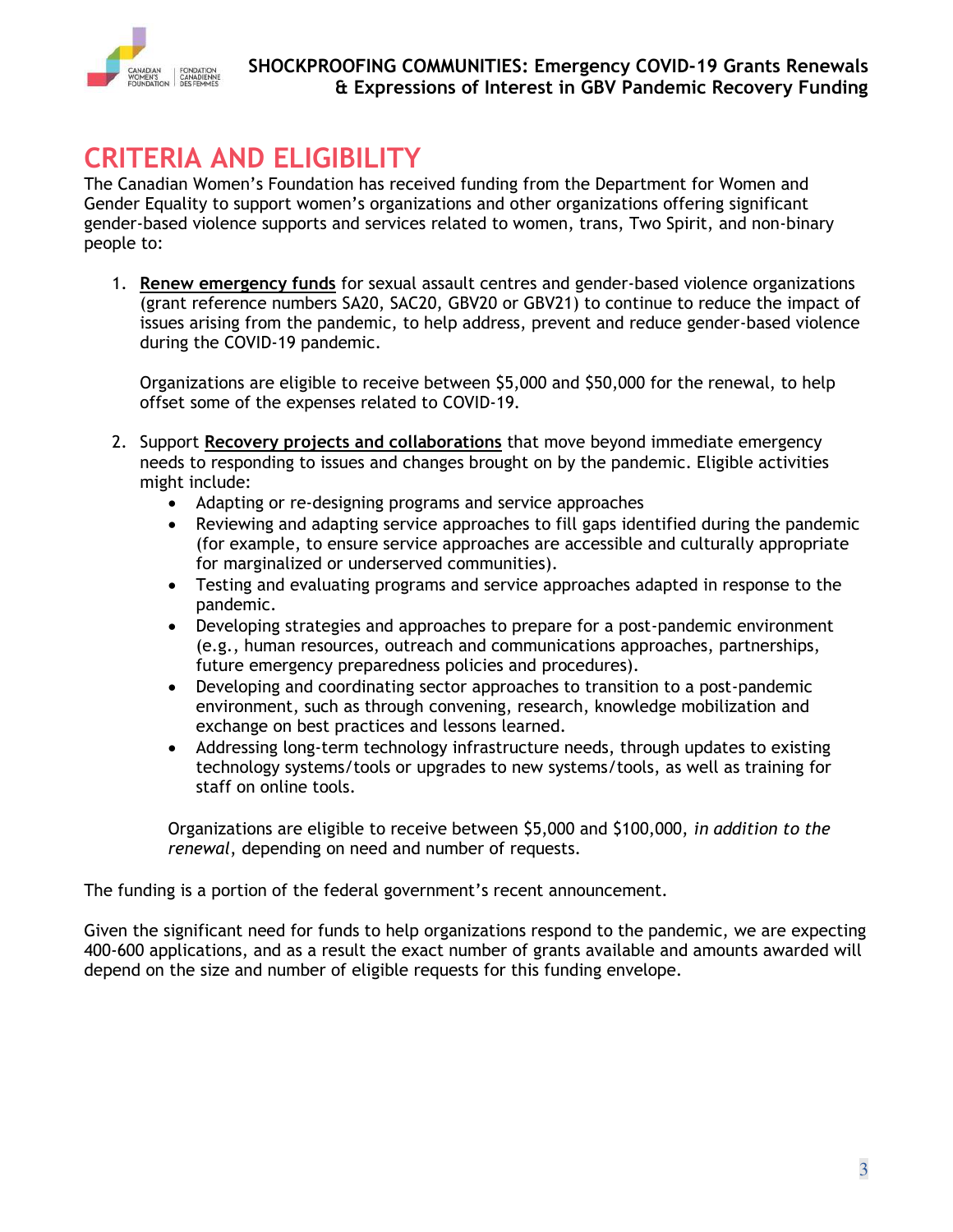

#### ELIGIBLE ORGANIZATIONS:

1. **Women's organizations and other organizations offering significant gender-based violence supports and services to women, trans, Two Spirit, and non-binary people**, with the exception of shelters and transition houses and those funded by Indigenous Services Canada.

*If your organization is a Violence Against Women Shelter or Transition House,* please contact Kaitlin Geiger-Bardswich at [kbardswich@endvaw.ca](mailto:kbardswich@endvaw.ca) from Women's Shelters Canada. Women's Shelters Canada are responsible for distributing funding to eligible VAW shelters and transition houses (in all provinces and territories, except Quebec and those funded by Indigenous Services Canada). For the purposes of this funding, eligible VAW shelters/transition houses are defined as facilities whose primary mandate is to provide 24/7 residential services for women and children fleeing domestic violence

*If your organization is funded by Indigenous Services Canada***,** please contact [fvpp](mailto:fvpp-ppvf@sac-isc.gc.ca)[ppvf@sac-isc.gc.ca.](mailto:fvpp-ppvf@sac-isc.gc.ca) Indigenous Services Canada is responsible for distributing funding to eligible First Nations Shelters and on-reserve gender-based violence services in order to prevent, prepare, and respond to COVID 19.

2. **Who have received emergency COVID funding from the Canadian Women's Foundation related to addressing and preventing gender-based violence** (grant reference numbers SA20, SAC20, GBV20 or GBV21)

*If you have not received an emergency COVID grant from the Canadian Women's Foundation*, please do not apply for a renewal grant. We will have an open request for proposals in early 2022. If you email [gbvgrants@canadianwomen.org](mailto:gbvgrants@canadianwomen.org) we will put you on the announcement list for those grants.

3. **In all provinces and territories, except Quebec**

*If your organization is in Quebec*, please contact [egalite@scf.gouv.qc.ca.](mailto:egalite@scf.gouv.qc.ca) The government of Quebec is responsible for distributing funding to eligible organizations in the province.

4. **Incorporated non-profit organizations with a valid charitable numbe**r from Canada Revenue Agency, or a **First Nation or other organization/municipality that is designated as a [qualified donee](https://www.canada.ca/en/revenue-agency/services/charities-giving/list-charities/list-charities-other-qualified-donees.html)** by Canada Revenue Agency

Note: Qualified donnees are typically defined under the Income Tax Act as, "[organizations](https://www.canada.ca/en/revenue-agency/services/charities-giving/charities/policies-guidance/qualified-donees.html)  [that can issue official donation receipts for gifts they receive from individuals and](https://www.canada.ca/en/revenue-agency/services/charities-giving/charities/policies-guidance/qualified-donees.html)  [corporations. Registered charities can also make gifts to them](https://www.canada.ca/en/revenue-agency/services/charities-giving/charities/policies-guidance/qualified-donees.html)". Some First Nations have qualified donnee status, to search if your nation has QD status please see the CRA website

*Incorporated non-profit organizations without charitable status* which are not qualified donees will be considered **if they are working with a partner who has charitable status or is a qualified donee** and has a mandate relevant to the project. Please discuss with a Grants Advisor at the Foundation prior to submitting your application.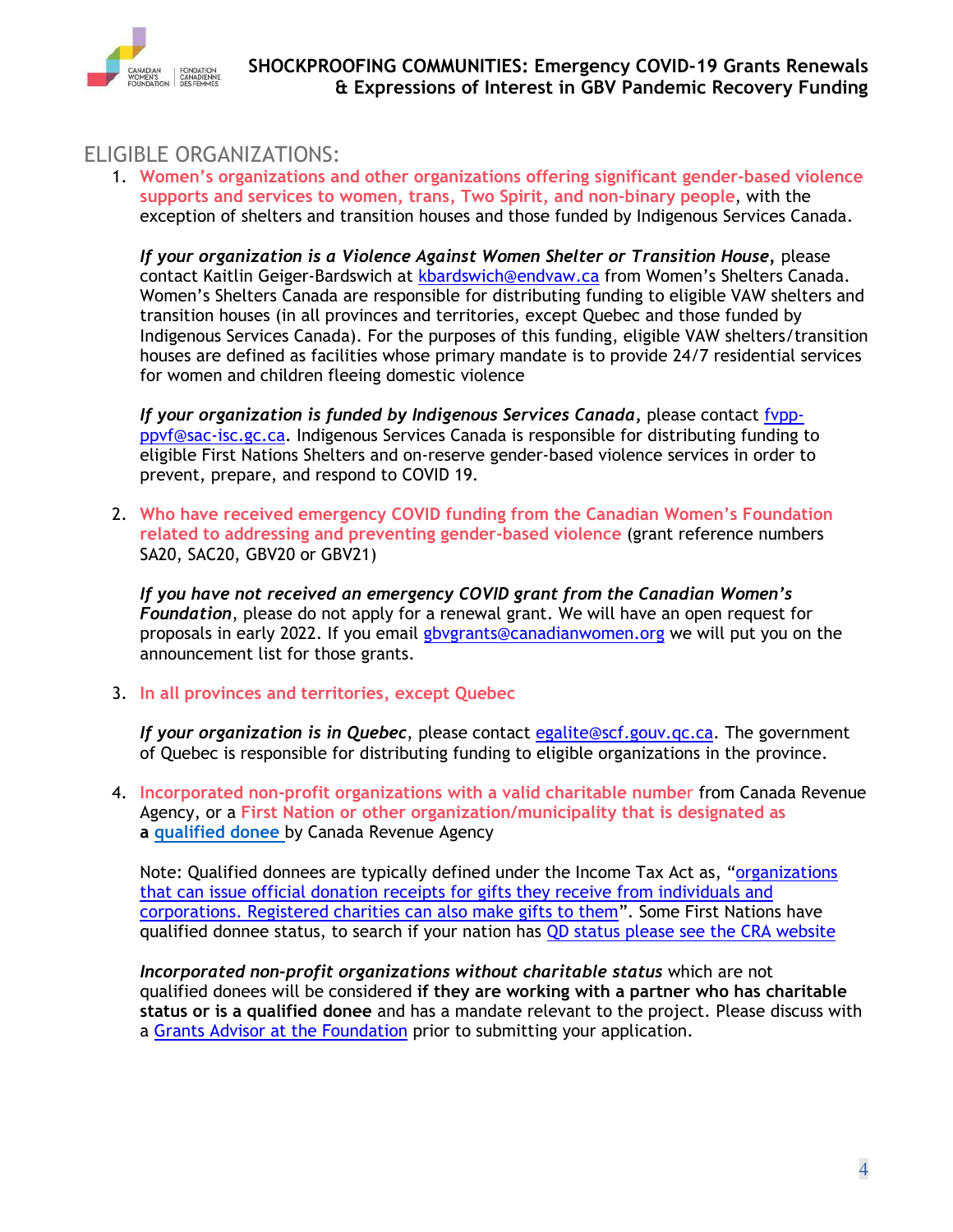

### **ELIGIBLE ACTIVITIES:**

#### **1. Gender-Based Violence COVID Emergency Funds Renewals**

**Requests will be considered from across the continuum of approaches to addressing genderbased violence in the context of the COVID-19 pandemic.** Funding must be used **for COVID-19 related costs** incurred by the organization to continue to reduce the impact of issues arising from the pandemic, help address, prevent and reduce gender-based violence, and deal with the emergency, surges in demand for services, including ongoing operating expenses.

Organizations are eligible to receive between \$5,000 and \$50,000 for the renewal, to help offset some of the expenses related to COVID-19.

Examples of eligible **activities** include but are not limited to:

- Counselling support
- Crisis intervention
- Digital and telephone-based resources
- Coordination of services and/or supplies
- Prevention of and supports for those that have experienced sexual violence, including in the workplace and on-campus
- Capacity building for the sector through resource sharing, training opportunities or knowledge mobilization by regional, provincial, or national groups
- Broader prevention work such as advocacy, policy development, research and public engagement in the context of the pandemic.

Examples of eligible **expenses** include but are not limited to:

- Staffing
- Organization's administrative/operating costs (rent, hydro, heating etc.)
- Program delivery including supplies, furniture or equipment
- Infection control/COVID prevention (i.e: protective equipment, plexiglass, etc.) Including cleaning supplies
- Rental expense for additional spaces
- Knowledge exchange (meetings, communities of practice to share lessons learned, etc.)
- Volunteer recruitment/training

#### **2. Impact of Pandemic on Gender-Based Violence Recovery Projects and Collaborations**

**Requests will be considered from across the continuum of approaches to addressing genderbased violence in the context of the COVID-19 pandemic.** Funding must be used **for COVID-19 recovery projects and collaborations** that move beyond immediate emergency needs to be responding to issues and changes brought on by the pandemic, and/or prepare for post-pandemic services, including ongoing operating expenses.

Eligible **activities** include but are not limited to:

• Adapting or re-designing programs and service approaches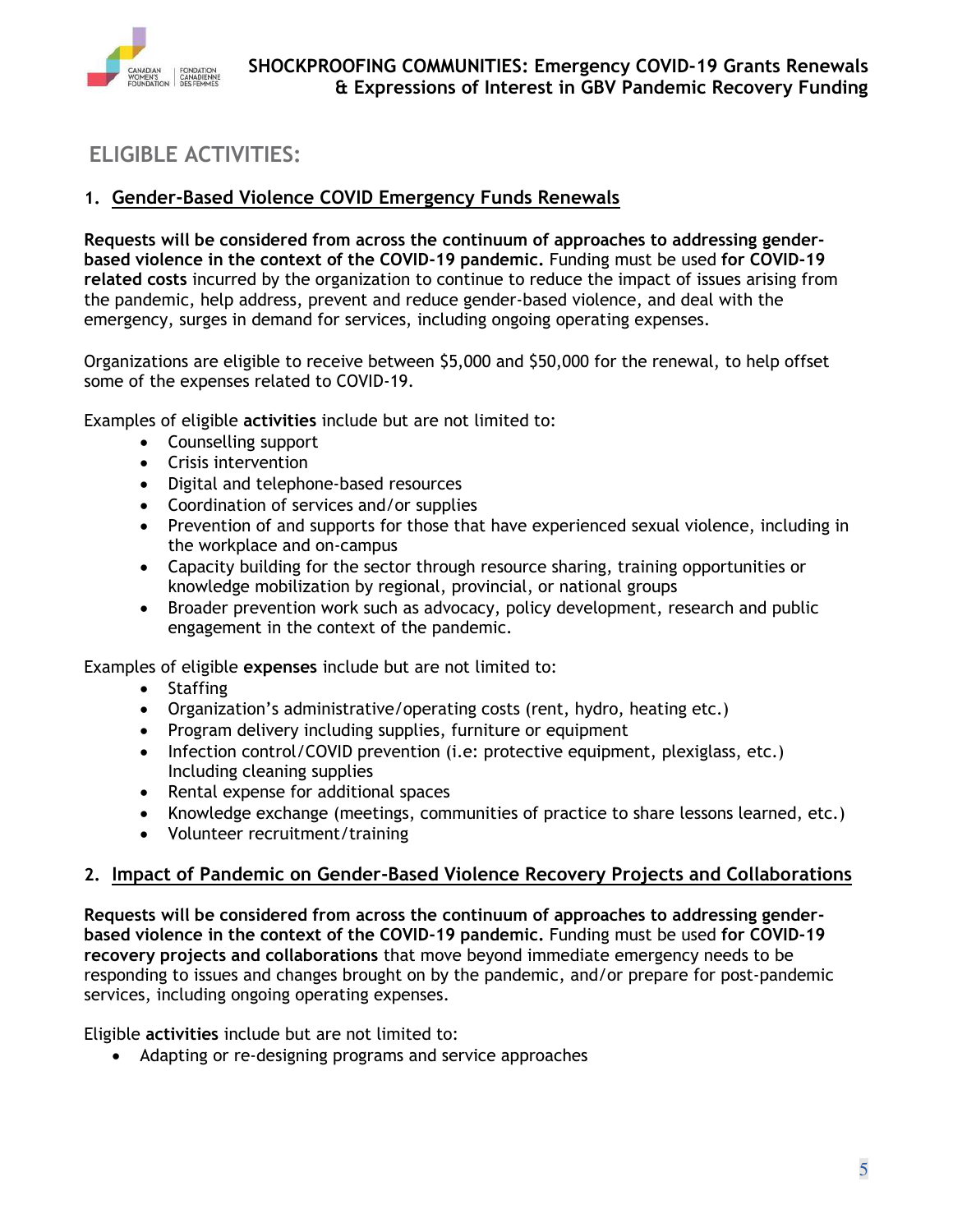

- Reviewing and adapting service approaches to fill gaps identified during the pandemic (for example, to ensure service approaches are accessible and culturally appropriate for marginalized or underserved communities).
- Testing and evaluating programs and service approaches adapted in response to the pandemic.
- Developing strategies and approaches to prepare for a post-pandemic environment (e.g., human resources, outreach and communications approaches, partnerships, future emergency preparedness policies and procedures).
- Developing and coordinating sector approaches to transition to a post-pandemic environment, such as through convening, research, knowledge mobilization and exchange on best practices and lessons learned.
- Addressing long-term technology infrastructure needs, through updates to existing technology systems/tools or upgrades to new systems/tools, as well as training for staff on online tools.

Organizations are eligible to receive between \$5,000 and \$100,000, *in addition to the renewal*, depending on need and number of requests.

#### **INELIGIBLE APPLICANTS AND ACTIVITIES:**

*Organizations* ineligible to apply include:

- Violence Against Women Shelters and Transition Houses
- Organizations located in Quebec
- Those funded by Indigenous Services Canada
- Individuals
- Profit-based organizations
- Unincorporated organizations
- Government of Canada
- Provincial and territorial governments
- The Crown
- The United Nations

*Activities* that are not eligible include:

- Sub-granting to other organizations
- Expenditures already covered by other government funding
- Fundraising events
- Projects outside of Canada
- Projects not solely or primarily focused on women, girls, trans, two-spirit, and non-binary peoples
- Films or videos (unless this is part of a larger project)
- Capital expenditures
- Self-defense training (if it is the only component of the project)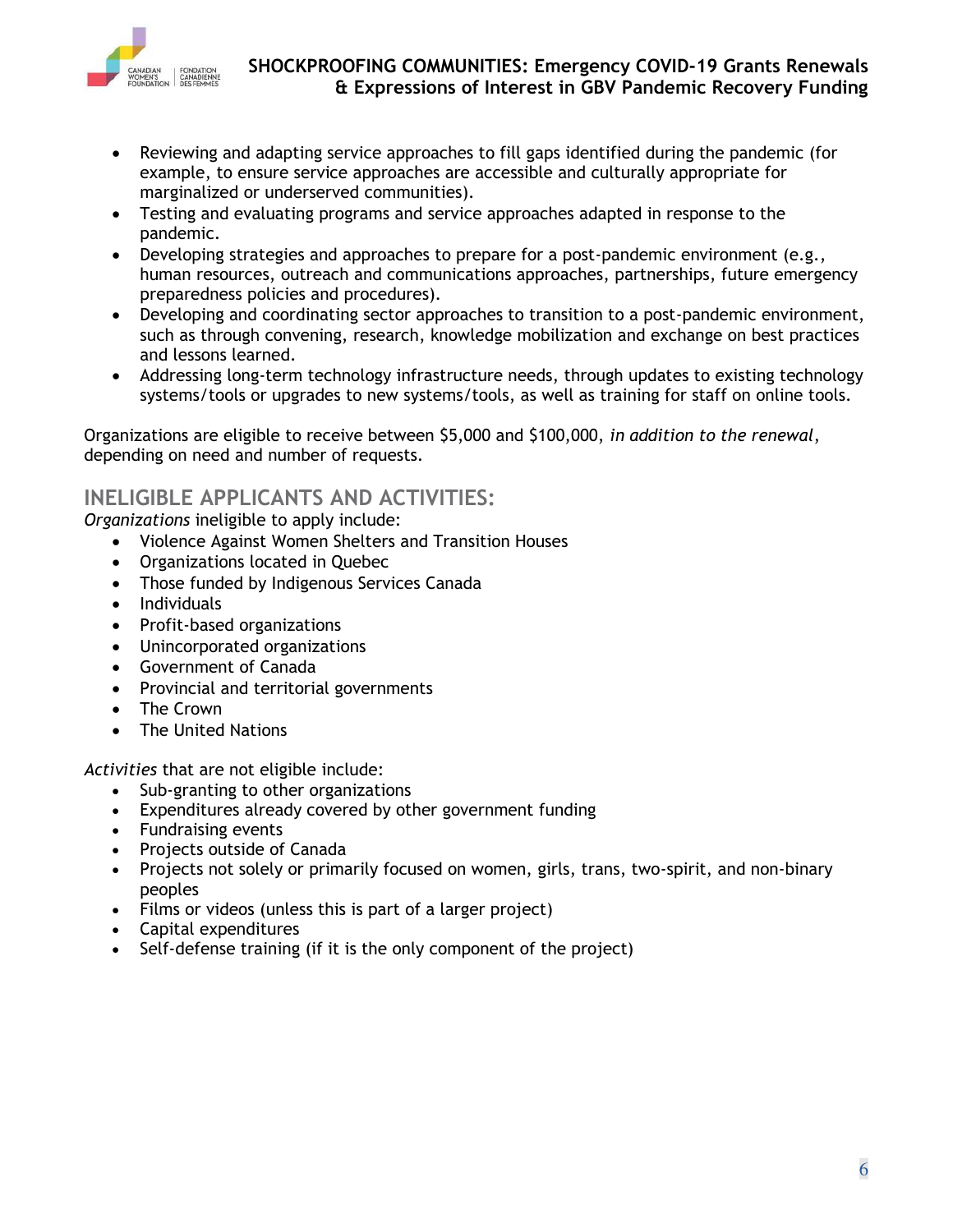

# **SELECTION CRITERIA**

- Activities must **clearly address gender-based violence in the context of the COVID-19** pandemic.
- **Activities must be completed, including all funds spent, by March 31, 2023**. It is preferred that organizations plan to spend most of the funds received in the first payment by March 31st, 2022. Funds received in the second payment can be spent until March 31, 2023. Expenses beginning July 19, 2021, may be included.
- Demonstrated **experience in gender-based violence** work
- Demonstrated **experience working with the community** to be served

As noted above, in recognition of the long histories and ongoing effects of colonization, racism, violence and exclusion, we have increased our focus on the following communities:

- **First Nations, Métis, and Inuit** women, girls, Two-Spirit, trans, and non-binary peoples
- **Black** women, girls, Two-Spirit, trans, and non-binary people
- Women, girls, Two-Spirit, trans, and non-binary **people living with disabilities**
- Two-Spirit, lesbian, gay, bisexual, trans, queer, questioning, intersex, pansexual, androgynous, and asexual **(2SLGBTQIA+) people**

# **PROCESS AND TIMING**

The deadline for **Renewal requests** and **Expressions of Interest in Recovery funds** is November 21 at 11:59pm PST.

Note: **This call involves a two-stage process.** In order to both meet the need for immediate emergency funds renewals and provide time to consider and plan for recovery project proposals we will be accepting and processing Renewal requests before the end of the year and will send all organizations that expressed interest in Recovery funding a detailed form to be completed by January 5, 2022.

A Grants Committee of reviewers with experience in gender-based violence issues will review the proposals and make recommendations to the Foundation, which will approve all grants. We will strive to inform applicants of decisions no later than one month after each deadline.

| Nov 21, 2021          | Renewal requests and Recovery Expressions of Interest (EOI) due by<br>11:59 p.m. PT                                                               |
|-----------------------|---------------------------------------------------------------------------------------------------------------------------------------------------|
| Nov 21 - Dec 17, 2021 | Requests are reviewed and Recovery detailed request form sent to those<br>that expressed interest                                                 |
| Dec 15 - 31, 2021     | Recommendations are reviewed by Foundation staff and grants approved                                                                              |
|                       | Applicants are informed of results by email and first payment of RENEWAL<br>funding released upon confirmation of agreement & banking information |
| Jan 5, 2022           | Recovery detailed requests due by 11:59 p.m. PT                                                                                                   |
| Jan 5 - Feb 4, 2022   | Renewal Detailed Requests are reviewed, and Grants Selection Committee<br>meeting is held                                                         |
| Feb 7 - 28, 2022      | Recommendations are reviewed by Foundation staff and grants approved                                                                              |

## **TIMELINE**